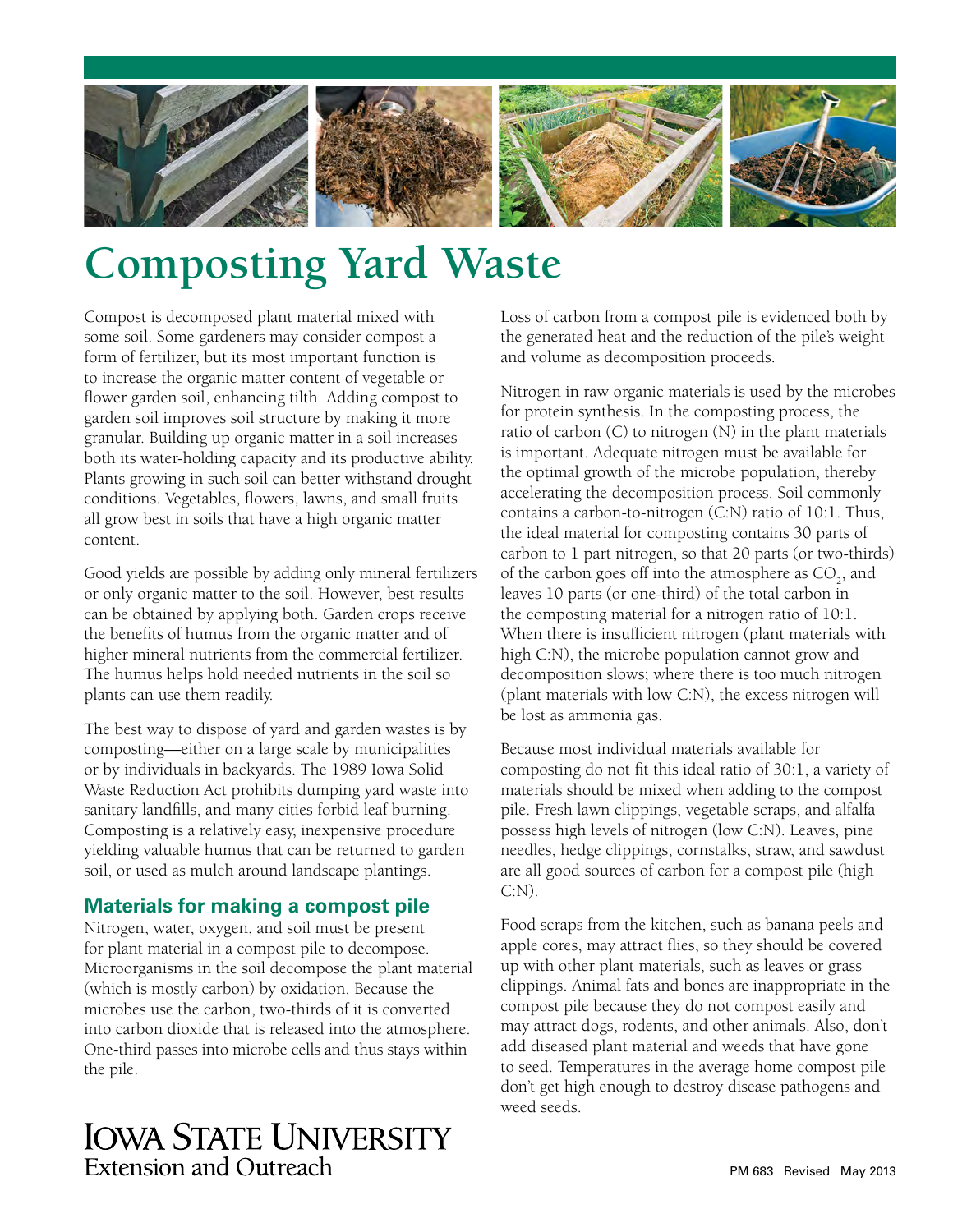## **Making the compost pile**

Compost piles can be constructed many different ways. A 30-foot section of snow fence makes an economical enclosure for a compost pile 10 feet in length and 5 feet in width. Three-bin turning units made of concrete or treated lumber make turning compost easy, and produce a usable product in a relatively short time. If you're not comfortable using treated wood, naturally decay-resistant wood, such as redwood or cedar, is an alternative. (See instructions on the next page for building a 3-bin turning unit.) A pit 21 ⁄2 feet in depth is another type of compost-holding unit. It is easy to conceal and keeps plant material moist for rapid decomposition.

Locate the compost pile in an out-of-the-way area that can be screened from view, yet is accessible to water. Flowering vines or tall annuals grown on or around the compost bin can easily conceal it. A partially shaded location is desirable. Full sun may cause excessive drying. Full shade retards drying, but lowers compost pile temperatures, resulting in slower spring and fall decomposition.

There are no special procedures in preparing compost. With a little experience, each person can develop or adapt measures that meet his or her needs. Best results can be obtained by "stockpiling" materials until there is enough to build a pile that is at least 3 feet by 3 feet square, and 3 feet in height, but no larger than 5 feet by 5 feet square, and 5 feet in height. A mixture of various yard wastes promotes rapid and uniform decomposition. Because smaller particles decompose more rapidly, it is advantageous to chop or shred hedge prunings, cornstalks, and other coarse materials before adding them to the compost pile.



**Cross section of a compost pile**

Build the pile up in layers. Start with a 6- to 8-inch layer of plant material topped with a 1- to 2-inch layer of garden soil. A topdressing of commercial fertilizer should be added to each layer to provide the nitrogen needed by the microbes. Use 11 ⁄2 to 2 pints of a complete analysis fertilizer, such as 12-12-12. Barnyard manure may be used as an alternative to a commercial fertilizer. A 1- to 2- inch layer of manure should be sufficient. Continue these layers until the pile is 3 to 5 feet in height.

Because of the remarkable ability of soil and humus to absorb odors, no unpleasant odor comes from a compost pile that is well-aerated and contains within it layers of soil. However, a large quantity of fresh lawn clippings in the pile pack together and prevent good air movement through the pile; the resulting lack of oxygen allows development of offensive odors and slows down decomposition. For efficient and uniform composting, lawn clippings should be mixed with other organic materials.

Some sources suggest adding lime to the compost pile. In most cases, however, adding lime to the compost is not recommended. Compost made with plant materials available in Iowa is usually neutral or slightly alkaline. Also, adding lime to the compost may lead to a loss of nitrogen from the pile.

A moisture content of 40 to 60 percent promotes multiplication of beneficial microbes in the compost pile. To supply this moisture, each layer of plant debris, soil, and fertilizer or manure should be soaked with water—though too much water causes the leaching of soluble fertilizer salts. The composting material should feel like a damp sponge—a drop or two of water should drip out when tightly squeezed. The pile should be supplied with moisture during the entire composting process to ensure rapid and complete decomposition.

Heat is generated during the composting process, the pile sometimes reaching 150° to 170°F, temperatures high enough for the destruction of some weed seeds and plant diseases. If the pile is not kept moist enough, the materials may get too hot, becoming fire-fanged. The resulting material has a burned appearance, is light in weight, and has no value as compost.

To ensure uniform, rapid decomposition, the pile must be turned regularly to provide the aeration (oxygen). The more frequently the pile is turned, the more rapidly the heat builds. The pile should be turned by bringing the inside material to the outside.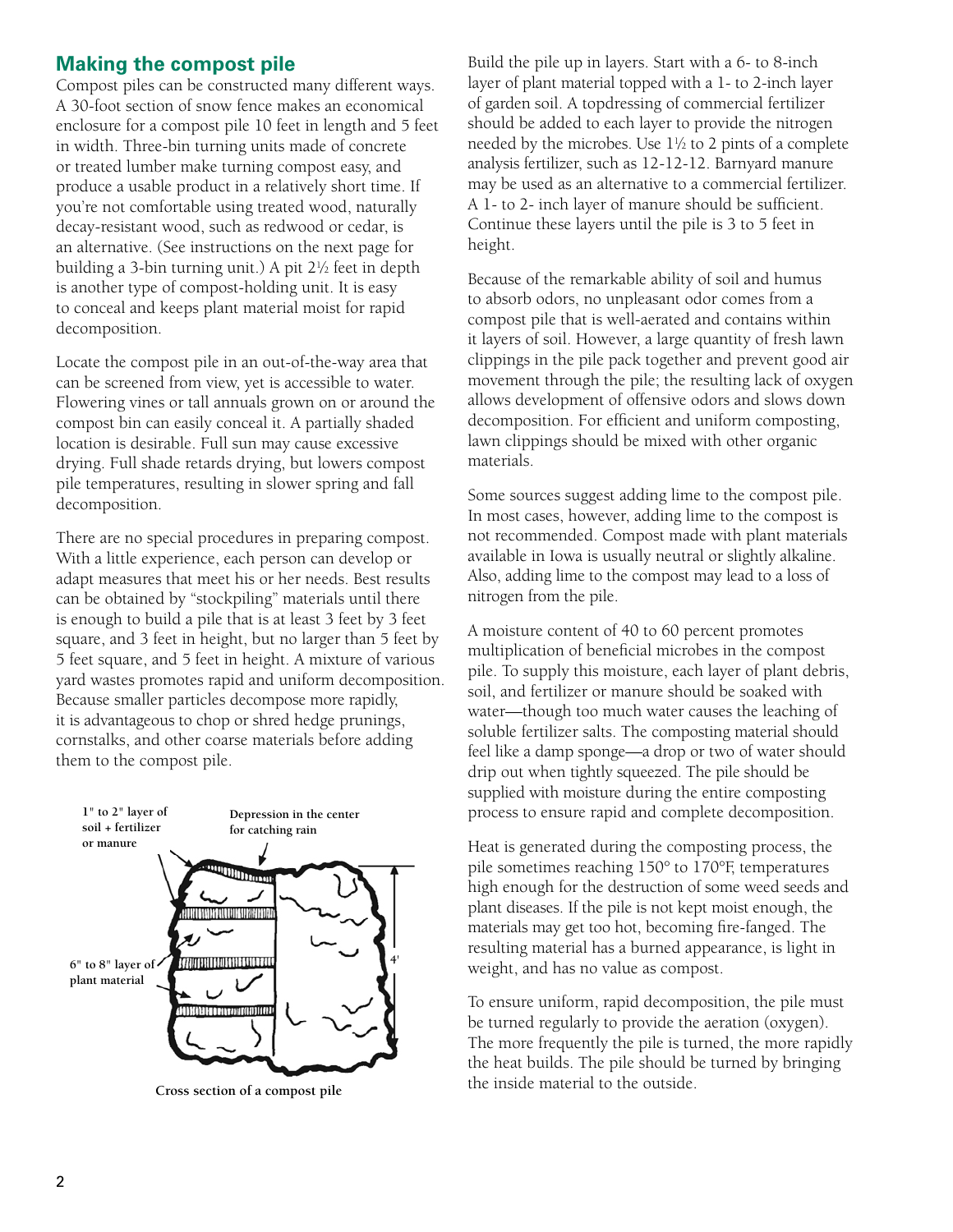## **Hastening decomposition**

The decomposition rate depends upon several factors: type of materials used, size of particles, and amounts of moisture and oxygen present. Some techniques that can be used to speed decomposition of the plant material by the microbes are as follows:

- chop or shred the materials to be composted;
- add a high-nitrogen, complete analysis fertilizer or apply a 1- to 2-inch layer of barnyard manure; and
- turn the compost about once a week during the growing season, adding some water each time.

Each technique hastens decomposition, but best results can be obtained by using all.

### **Frequently asked questions**

#### *1. Is there a problem composting newspapers and magazines?*

No. Lead is rarely used in printing today. If it were present in the ink, the amount would be so small it would not be hazardous. Shiny, coated, colored paper used in advertisements may not break down as readily as uncoated black-and-white newspaper. Shredding the newspaper hastens decomposition.

#### *2. Will the pile decompose faster if I add nitrogen fertilizer?*

Yes. The nitrogen is necessary for the microbes to multiply.

#### *3. Can lawn clippings that have been treated with herbicides be put on a compost pile?*

Herbicide residues should not be a problem if the materials are thoroughly composted. As an added safety measure, do not collect the clippings for two or three mowings after the herbicide was applied.

#### *4. Can dog or cat feces be put on the compost pile?*

No. They may contain pathogens that are not killed in the heat of the composting.

#### *5. How long does it take to reach a finished product?*

A well-managed compost pile containing shredded material that is turned and watered regularly is ready in approximately 2 to 4 months. When finished, the compost is dark brown and has an earthy odor. You will not be able to distinguish individual organic components that went into the pile. A pile or bin containing unshredded materials and left unattended may take a year or longer to decompose. Piles prepared in late fall do not decompose by spring.

## **Construction of stationary 3-bin compost turning unit**

#### **Materials:**

(4) 12' treated  $2 \times 4s$ (4)  $10'$  treated  $2 \times 4s$ (1) 12' or (2)  $6'$  2  $\times$  6s (9) 6' cedar 1 × 6s (22') of 36" wide 1 ⁄4" hardware cloth  $(12)$  <sup>1</sup>/<sub>2</sub>" × 4" carriage bolts (+ washers and nuts) (3 lbs) 16d galvanized nails or (3 pounds) 3" galvanized deck screws (1 ⁄2 lb) 8d galvanized casement nails or (1 ⁄2 pound) 2" galvanized deck screws (250) poultry wire staples or power stapler with 1" staples

#### **Tools:**

hand saw or circular power saw drill with 1 ⁄2" and 1 ⁄8" bits screwdriver hammer tin snips tape measure pencil 3 ⁄4" socket or open-ended wrench carpenter's square safety glasses ear protection

## **Build dividers:**

- Cut each  $12'$  2  $\times$  4 into (2) 36" pieces and (2) 33" pieces.
- Screw or nail (2) 36" pieces and (2) 33" pieces into a 36" square.
- Repeat for other three dividers.
- Cut (4) 36" long sections of hardware cloth.
- Bend back edges  $1\frac{1}{2}$ ".
- Stretch hardware cloth inside each frame.